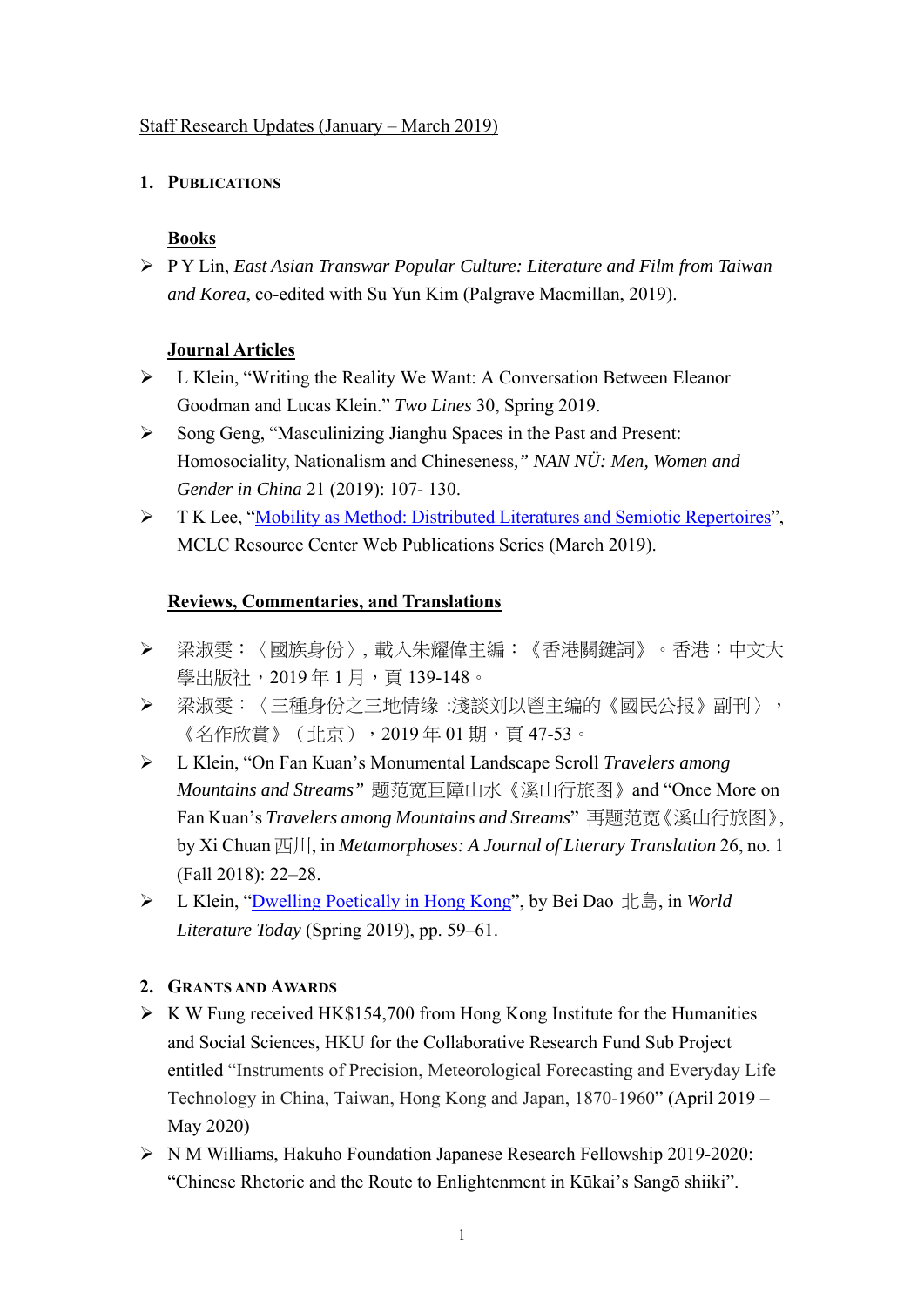## **3. INVITED LECTURES**

- 宋剛「天朝的遊移—明末曹君義版世界地圖裡的中國(A Drifting Celestial Empire: The Image of China in a Late Ming Chinese World Map), 原門大學人 文學院,2019 年 1 月 2 日。
- P Y Lin, "Modern Girl in Print Media of 1930s Taiwan", University of California, Santa Barbara, January 23, 2019.
- Song Geng, "(Post-)Television in China: Governmentality, Soft Power and Nation Building", Global Media Industries Speaker Series, University of Texas at Austin, 25 March 2019 (https://www.youtube.com/watch?v=KS7npAyIEIw)
- ▶ N M Williams「〈天問〉中的先商始祖與詮釋的挑戰」。港澳珠三角地區研究 生中國歷史文化研修系列, Hong Kong Polytechnic University. March 23, 2019.
- T K Lee, "Translanguaging: Key Debates and Future Directions", MIC Distinguished Lecture Series, Stony Brook University, 25 March 2019.

#### **4. CONFERENCE PRESENTATIONS**

- L Klein, "Rednaxela Terrace: Hong Kong as Topos of Translation", Backreading Hong Kong Symposium 2019: HK Dystopia, Hong Kong Baptist University, January 19, 2019.
- Song Geng, "Masculinities on the Move in Contemporary China" (as Discussant), Association for Asian Studies annual conference, Denver, CO, 23 March, 2019.
- T K Lee, "Memes: Translating Concrete Poetry", Association for Asian Studies annual conference, Denver, U.S.A, March 21–24, 2019.
- P Y Lin, "The Realistic and the Poetic The Politics of Literature in Chen Ruoxi's 'The Execution of Mayor Yin' and Guo Songfen's 'Snow Blind'", International Conference on World Literatures in Chinese: Transnational Perspectives of East Asian Cultures, University of California, Santa Barbara, January 24–26, 2019.
- P Y Lin, "Teaching Taiwan: Integrating Taiwan into Asian Studies and Global Humanities and Social Sciences Courses: Literature and Film Courses in the U.K., Singapore, and Hong Kong", Association for Asian Studies annual conference, Denver, U.S.A, March 21–24, 2019.
- N M Williams, "The Tragedy of Formalism: Yu Xin's 'Lament for the Southland' and the End of Six Dynasties Literature", Modern Language Association, held in Chicago, Ill. January 6, 2019.
- N M Williams, "A Lacuna of Cultural Memory: The Case of the Shang Ancestors in "Heavenly Questions", HKU-KCL Collaborative Research Grant Workshop on Classics and Cultural Memory, held at HKU. February 14, 2019.